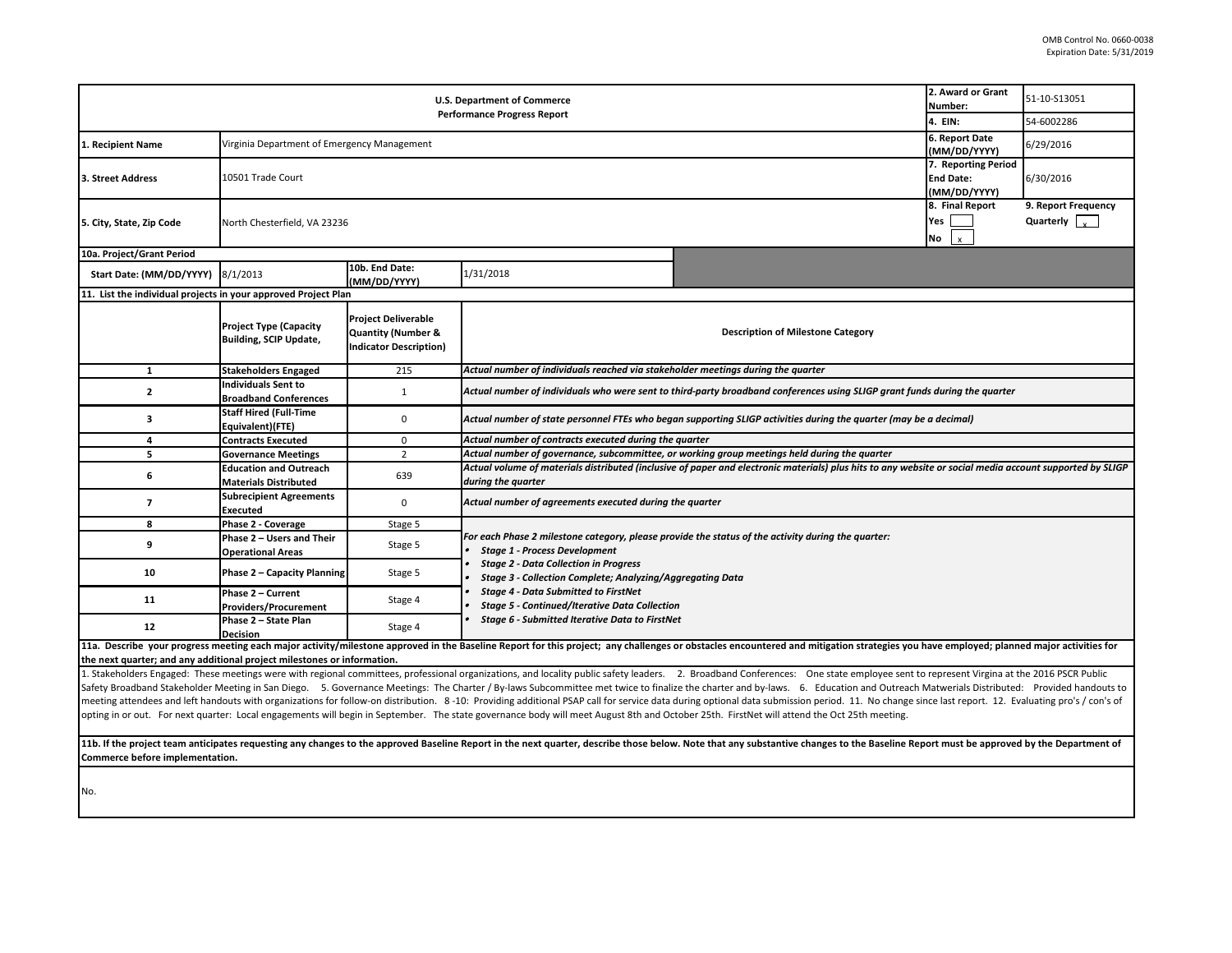| 11c. Provide any other information that would be useful to NTIA as it assesses this project's progress.                                                                     |                                                      |                                  |                  |                      |                 |                   |                 |                            |                             |
|-----------------------------------------------------------------------------------------------------------------------------------------------------------------------------|------------------------------------------------------|----------------------------------|------------------|----------------------|-----------------|-------------------|-----------------|----------------------------|-----------------------------|
|                                                                                                                                                                             |                                                      |                                  |                  |                      |                 |                   |                 |                            |                             |
| none                                                                                                                                                                        |                                                      |                                  |                  |                      |                 |                   |                 |                            |                             |
|                                                                                                                                                                             |                                                      |                                  |                  |                      |                 |                   |                 |                            |                             |
| 11d. Describe any success stories or best practices you have identified. Please be as specific as possible.                                                                 |                                                      |                                  |                  |                      |                 |                   |                 |                            |                             |
| Established "Local Single Points of Contacts" for dissemination of information.                                                                                             |                                                      |                                  |                  |                      |                 |                   |                 |                            |                             |
|                                                                                                                                                                             |                                                      |                                  |                  |                      |                 |                   |                 |                            |                             |
| 12. Personnel<br>12a. If the project is not fully staffed, describe how any lack of staffing may impact the project's time line and when the project will be fully staffed. |                                                      |                                  |                  |                      |                 |                   |                 |                            |                             |
|                                                                                                                                                                             |                                                      |                                  |                  |                      |                 |                   |                 |                            |                             |
|                                                                                                                                                                             |                                                      |                                  |                  |                      |                 |                   |                 |                            |                             |
|                                                                                                                                                                             |                                                      |                                  |                  |                      |                 |                   |                 |                            |                             |
| 12b. Staffing Table - Please include all staff that have contributed time to the project. Please do not remove individuals from this table.                                 |                                                      |                                  |                  |                      |                 |                   |                 |                            |                             |
| <b>Job Title</b>                                                                                                                                                            | FTE%                                                 | <b>Project (s) Assigned</b>      |                  |                      |                 |                   |                 |                            | Change                      |
|                                                                                                                                                                             |                                                      |                                  |                  |                      |                 |                   |                 |                            | SWIC is DepSec Brown        |
| <b>SWIC</b>                                                                                                                                                                 | 50%                                                  | PSBN, FirstNet                   |                  |                      |                 |                   |                 |                            |                             |
| <b>IO Program Manager</b>                                                                                                                                                   | 50%                                                  | PSBN, FirstNet                   |                  |                      |                 |                   |                 |                            | Nired Nov. 10th             |
|                                                                                                                                                                             |                                                      |                                  |                  |                      |                 |                   |                 |                            |                             |
|                                                                                                                                                                             |                                                      |                                  |                  |                      |                 |                   |                 |                            |                             |
|                                                                                                                                                                             |                                                      |                                  |                  |                      |                 |                   |                 |                            |                             |
| 13. Subcontracts (Vendors and/or Subrecipients)                                                                                                                             |                                                      |                                  |                  |                      |                 |                   |                 |                            |                             |
| 13a. Subcontracts Table – Include all subcontractors. The totals from this table must equal the "Subcontracts Total" in Question 14f.                                       |                                                      |                                  |                  |                      |                 |                   |                 |                            |                             |
|                                                                                                                                                                             | <b>Subcontract Purpose</b>                           |                                  | <b>Type</b>      |                      | Contract        |                   |                 | <b>Total Federal Funds</b> | <b>Total Matching Funds</b> |
| Name                                                                                                                                                                        |                                                      |                                  | (Vendor/Subrec.) | RFP/RFQ Issued (Y/N) | <b>Executed</b> | <b>Start Date</b> | <b>End Date</b> | Allocated                  | Allocated                   |
|                                                                                                                                                                             |                                                      |                                  |                  |                      | (Y/N)           |                   |                 |                            |                             |
| Data Collection                                                                                                                                                             | To collect information from<br>stakeholders for PSBN | TBD                              | Vendor           | N                    | N               |                   |                 | \$280,000                  |                             |
| Project Manager/Subject Matter Experts                                                                                                                                      | Assist in development of planning for                | TBD                              | Vendor           | N                    | N               |                   |                 | \$639,127                  |                             |
|                                                                                                                                                                             | est of NPSBN                                         |                                  |                  |                      |                 |                   |                 |                            |                             |
| Regional Coordination/Outreach/Office                                                                                                                                       | Organize stakeholder meetings;                       | Caliper                          | Vendor           | Y                    | Y               | 10/1/2013         | 6/30/2015       | \$312,480                  |                             |
| Mgr                                                                                                                                                                         | maintain website and awareness                       |                                  |                  |                      |                 |                   |                 |                            |                             |
| <b>Regional Coordination</b>                                                                                                                                                | MACINAC                                              | All Hazards                      | Subrec           | N                    | Y               | 2/25/2014         | 6/30/2016       | \$90,000                   | \$22,500.00                 |
| Interop Conference                                                                                                                                                          | Annual stakeholder conference                        | APCO                             | Vendor           | Y                    | Y               | 10/1/2013         | Dec-15          | \$150,000                  |                             |
| <b>Project Management</b>                                                                                                                                                   | Project Management and Support                       | Center for Innovative Technology | Subrec           | N                    | Y               | 7/1/2015          | $Jan-18$        | \$1,285,243                |                             |
|                                                                                                                                                                             | for FirstNet                                         | (CIT)                            |                  |                      |                 |                   |                 |                            |                             |
| 13b. Describe any challenges encountered with vendors and/or subrecipients.                                                                                                 |                                                      |                                  |                  |                      |                 |                   |                 |                            |                             |
|                                                                                                                                                                             |                                                      |                                  |                  |                      |                 |                   |                 |                            |                             |

The total amount of contracts now exceeds the orginal budget due to the execution of CIT. Some costs that were orginally budgeted in non-contractual costs have been rolled into that contract. This has been accounted for in two budget.